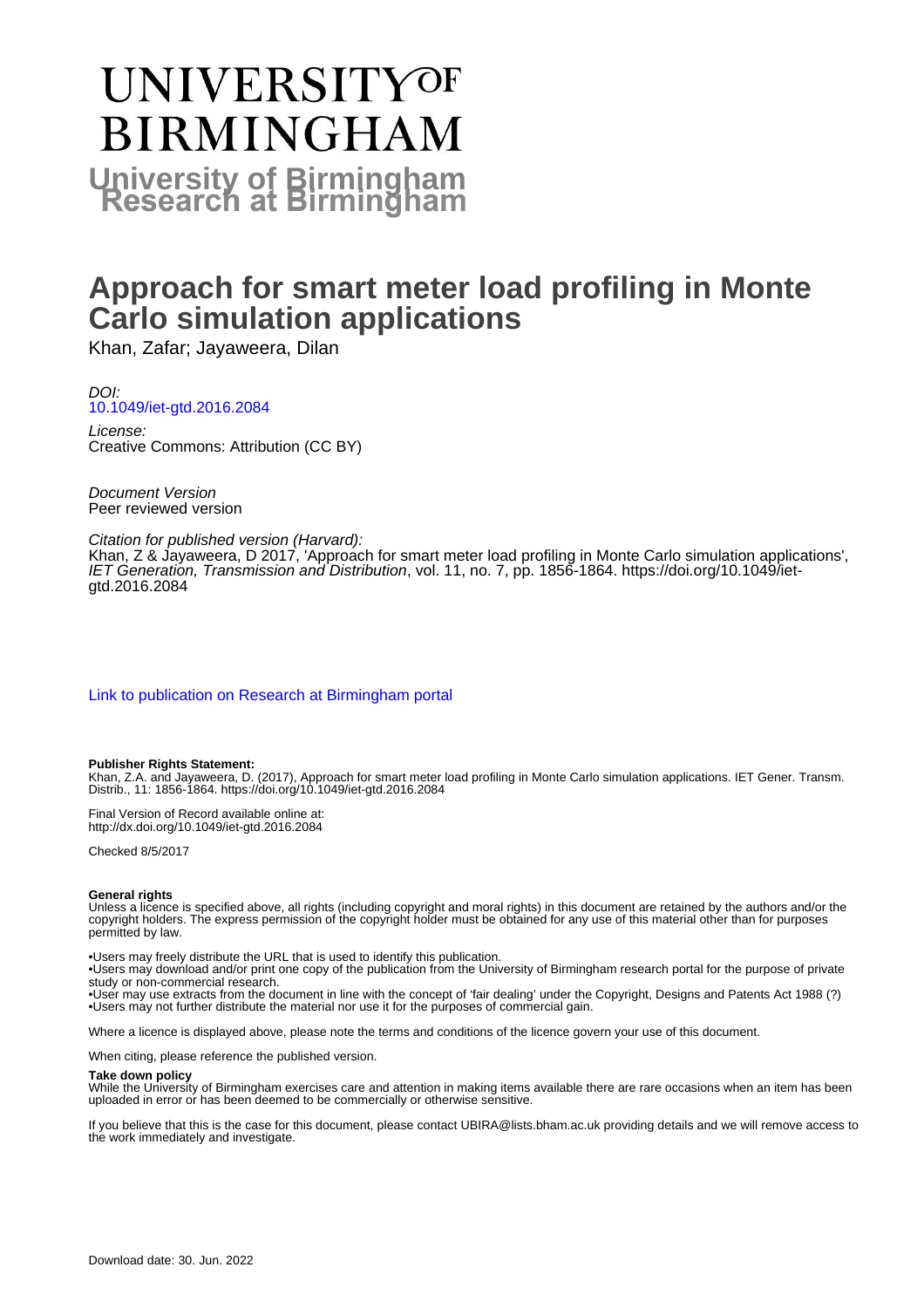## **New Approach for Smart Meter Load Profiling in Monte Carlo Simulation Applications**

 ${}^{1}Z$ afar A. Khan and  ${}^{2}D$ ilan Jayaweera

1 email: kxz511@bham.ac.uk

<sup>2</sup>email: d.jayaweera@bham.ac.uk

**Abstract—**Smart grids introduce new technological elements into power systems which take prevalent challenges to a new level by shaping parameters of power systems towards a complex regime of uncertainties. Rapid proliferation of advanced metering infrastructure (AMI) and integration of renewable energy sources (RES) in smart grids increase system-wide complexities. This paper proposes an innovative approach to classify the energy consumptions of smart meter customers with typical profiles by processing with multi-layered clustering of energy consumption data of smart consumers extracted from the AMI. There are two stages for the approach of which the first stage analyses the data for intra-cluster similarity of energy consumption patterns and in case the patterns do not have a high intra-cluster similarity, they are fed back for re-clustering with multilayered clustering process until the clearly identifiable energy patterns with high intra-cluster similarity is obtained. The second stage linearizes the complex energy patterns using interpolant and curve fitting techniques until stabilised profiles are obtained. The paper also proposes a methodology for smart meter load modelling for Monte Carlo (MC) simulation applications to reduce the computing time compared with traditional alternatives. The paper validates the robustness of the approach and provides the corroboration of the method for MC simulation applications in a smart grid environment.

**Index Terms**-- Data Clustering, k-means, Load Curves, Load Profiles, Monte Carlo Simulation, Smart Grids

## **I. INTRODUCTION**

With the development of smart grids and in response to carbon dioxide  $(CO<sub>2</sub>)$  reduction targets, penetrations of intermittent RES, particularly wind and solar power have been intensified. Given the decrease in dependency on fossil fuels and high penetration of intermittent RES with highly variable nature of power generation, the security, reliability, and stability of a power system can be affected considerably. Moreover, with changes on generation side, the consumption side is also evolving with smart loads like electric vehicles etc. The AMI provides a new avenue of opportunity to learn from the recorded historical data of both generation and consumption of smart consumers by incorporating it for system studies. However, exploiting large volumes of data extracted from smart meters is a challenging task particularly with stochastic nature of electric loads. Traditional techniques are limited in exploiting this big data at consumer levels for reliable and robust system studies.

With the development of AMI, an abundant amount of consumer load data from smart meters have become available which is typically recorded at 15or 30 minutes intervals [1]. The increasing aggregated volume and rate of AMI data has enhanced the complexity of data challenges by limiting the flexibility of data analysis and extraction of specific detailed information. The smart meter data can be used to gain an in-depth view of customers' energy consumption behaviour by analysing the consumers' load profiles. However, with a large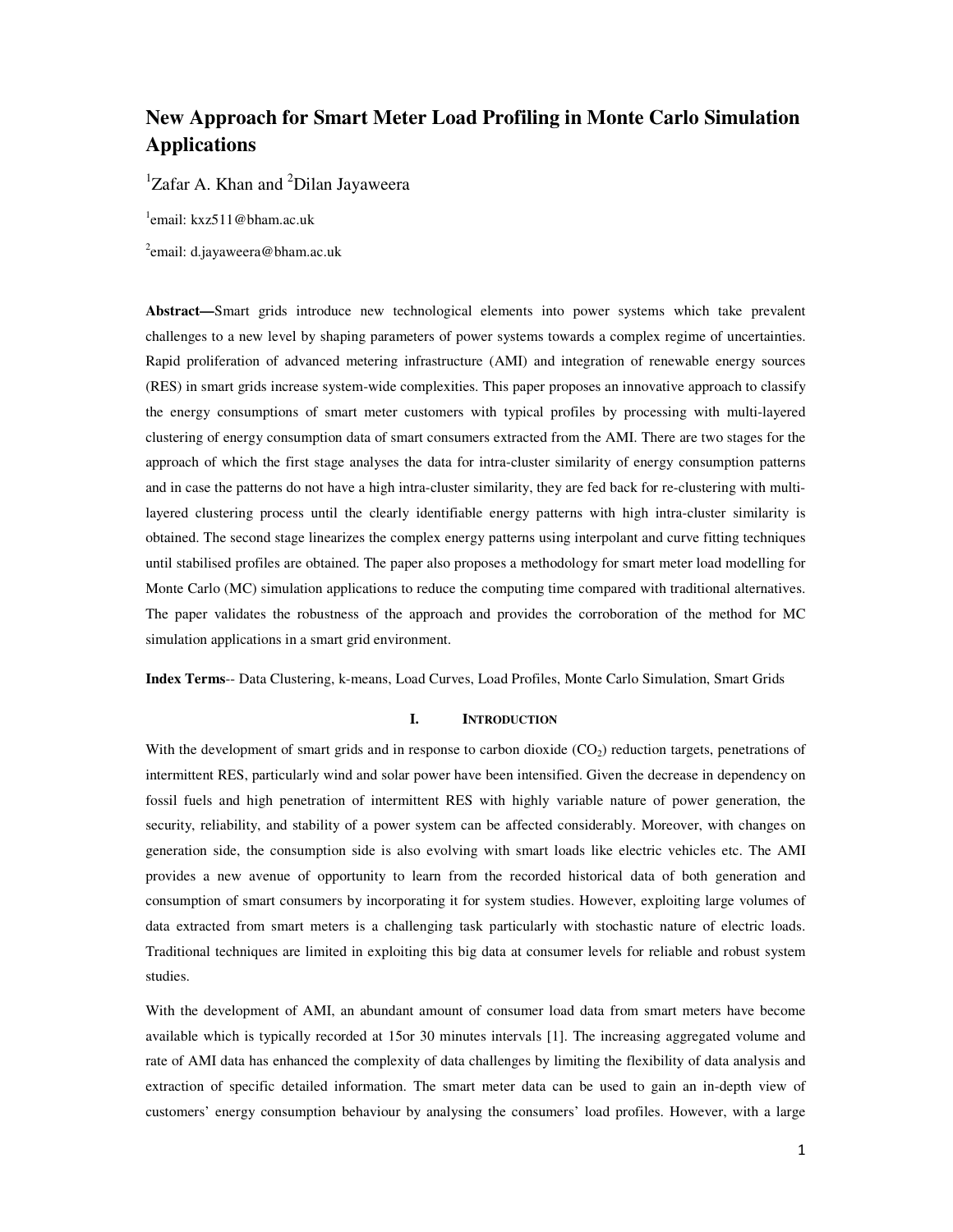number of consumers, it is not possible to analyse consumer load profiles at individual level. Therefore, typical profiles of consumers are required which can represent a standard consumer energy consumption patterns that can further be used for planning and operation of a power system [2]. Extraction of such typical-profiles from voluminous data is a multifaceted challenge. Such challenges can be dealt with using computationally advanced extended data mining techniques such as neural networks, data clustering, genetic algorithm etc.

The electricity consumption data is unlabelled and stochastic in its nature, the application of unsupervised learning using probabilistic techniques including data clustering is more suitable for data mining rather than deterministic techniques. Data clustering enables extraction of the required information from a big data like smart meter data. Data clustering can classify different consumers without any supervision. This classification can be utilized for different purposes including load modelling, load forecasting, load flow analysis, system security and reliability studies etc. Different authors classify clustering techniques in a different way. However, for load profiling, clustering techniques can be divided into direct and indirect clustering [3]. Direct clustering involves direct application of the clustering technique to data and in indirect clustering it is based on a dimension reduction technique. Classification of data for typical load profiling is discussed in detail with clustering techniques in [3]. One of the issues of the indirect clustering technique is that there can be a potential chance of feature loss which might lead to a lower accuracy in representation of the original profile.

However, most of the work in the past regarding energy profiling (using data clustering) utilized grid or transformer level data to extract the load profiles. In these cases particularly the issue of intra-cluster pattern dissimilarity was not shown significantly affecting the overall profile because of the scale of the loads. Authors of reference [4] used k-means clustering for energy demand forecasting based on the consumer behaviour similarities. Li and Wolf [5] clustered high frequency components of the load using hierarchical clustering and for load modelling. Reference [6] carried out a comparative analysis of some data clustering techniques including kmeans, hierarchical, k-means and fuzzy c-means clustering and established that amongst the previously mentioned techniques, k-means clustering was superior to others in terms of processing speed and robustness. Reference [7] used k-means for study of category based consumer load profiling with dimension reduction techniques namely principal components analysis and curvilinear component analysis. Therefore, k-means clustering is frequently used as a robust clustering method in different studies, including load profiling. This paper incorporates k-means data clustering using smart meter data. Smart meter consumer data complicates the clustering process with high volume and frequency of data at individual customer level, showing significantly higher levels of dissimilarity in intra-cluster patterns which is often overlooked in other similar studies.

The typical profiles can be used for MC simulation applications for system studies including probabilistic load flow, security, and reliability. MC simulations simulate random numbers for the stochastic variables and different variable parameters of the system models and analyses deterministically at each sample trial to estimate parameters that are intended. As energy consumption data of consumers are stochastic in nature and for such data, probabilistic techniques produce more realistic results than deterministic techniques, hence MC simulation is widely used for power system studies. MC simulation are generally favourable for complex problem estimations [8] and are highly effective for power system reliability and security studies [9]. References [10-15] used MC methods for network security assessment. Carpinelli et al. [16] used the MC simulation in the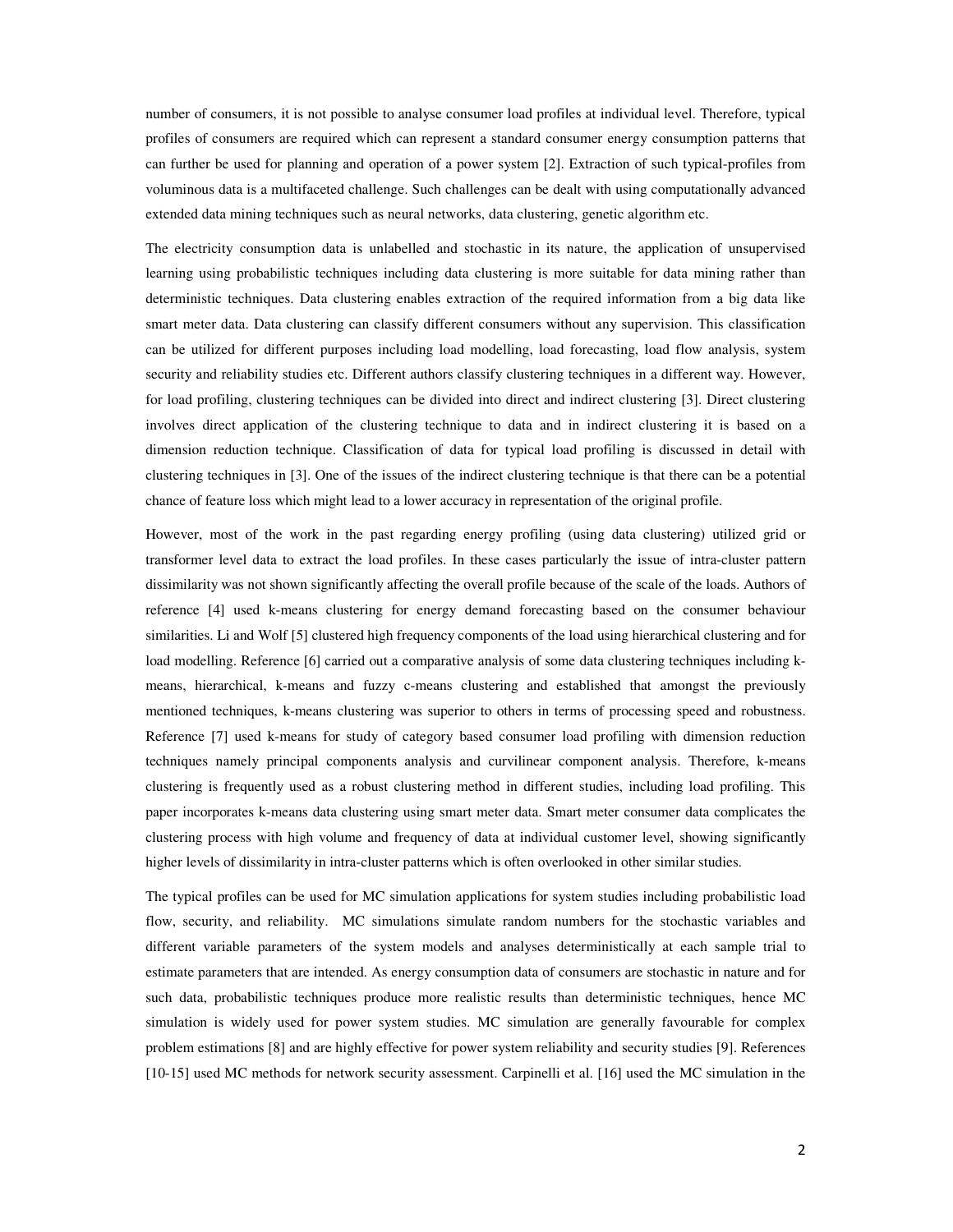probabilistic load flow studies in the presence of intermittent generation including solar and wind power generation. Chen et al. [17] discussed MC methods in detail for the application of probabilistic load flow study.

Previous studies which use data clustering for load profiling, do not address the issue of intra-cluster pattern dissimilarity, which can potentially improve the estimation of parameters in a Monet Carlo simulation platform. The dissimilarities are often overlooked and typical load profiles are generated despite significantly dissimilar patterns. By taking into account this gap, the paper proposes an innovative technique for data abstraction while preserving the original features of data by applying multi-layered clustering methodology which tends to minimize the intra-cluster pattern dissimilarity for the extraction of typical load profiles. The added merits of the approach include the improved accuracy, simplicity and flexibility for the stochastic applications. Further to these merits, this approach not only reduces the data by the application of data clustering but also defines the energy classification which can be used to model energy threshold levels in such a way that it can reduce the processing time of a MC simulation.

## **II. THE APPROACH**

As given by [18] owing to the applicability, proven robustness, higher processing speed, and proven efficiency, a direct clustering technique namely k-means clustering is incorporated in this approach for the analysis of energy consumption data of smart meters in the first stage and then it is extended to extract clear load patterns. Another added advantage of using k-means clustering in this study is the fast processing speed of integrated operation of k-mean clustering and MC simulation. k-means clustering technique is highly reliant on the proximity/distance measure used for the clustering process. Some of the most commonly used proximity measures include Euclidean distance, Squared Euclidean distance, Minkowski distance and Mahalnobis distance. A number proximity measures can be used in k-means clustering, however, Euclidian distance is the most commonly used proximity measure. Euclidian distance computes the distance between a cluster and centroid using the sums of squares of distances. Therefore, this study incorporates, Euclidian distance as proximity measure.

The proposed approach for load profiling involves many processing stages including data clustering, pattern extraction and curve smoothing. Initially in the k-means clustering, the 'ISSDA CER' dataset [19] which comprises of smart meter data from more than 5,000 homes and businesses in Ireland with a resolution of 30 minutes is populated. The dataset  $X$  consists of  $m$  time series records, described by  $n$  attributes  $A = \{A_1, A_2, A_3, \dots, A_n\}$ , where  $A_i$  is the attribute of consumption data observed time  $T_i$ . In total seven thousand random samples were extracted from the dataset to develop and validate the methodology. As the data is extracted from a large dataset which consists of six files with each file containing more than two million rows of data, to ensure the randomness of data, data used in this study was extracted from all six files. The extracted data was then checked for missing values by visual inspections. In some cases, days had some missing data entries. The missing data values can possibly be the result of faulty data collection instruments, errors in data transmission or any other problem at sending or receiving end. Further to this, another possibility of missing values can be originated from day light savings [20]. Different possible options for dealing with the missing values include filling the missing values using extrapolation techniques or excluding samples with missing values. In this work, data from such days was removed instead of extrapolating the missing values to ensure preservation of the original features of the data because of uncertainty in data. After removing the days with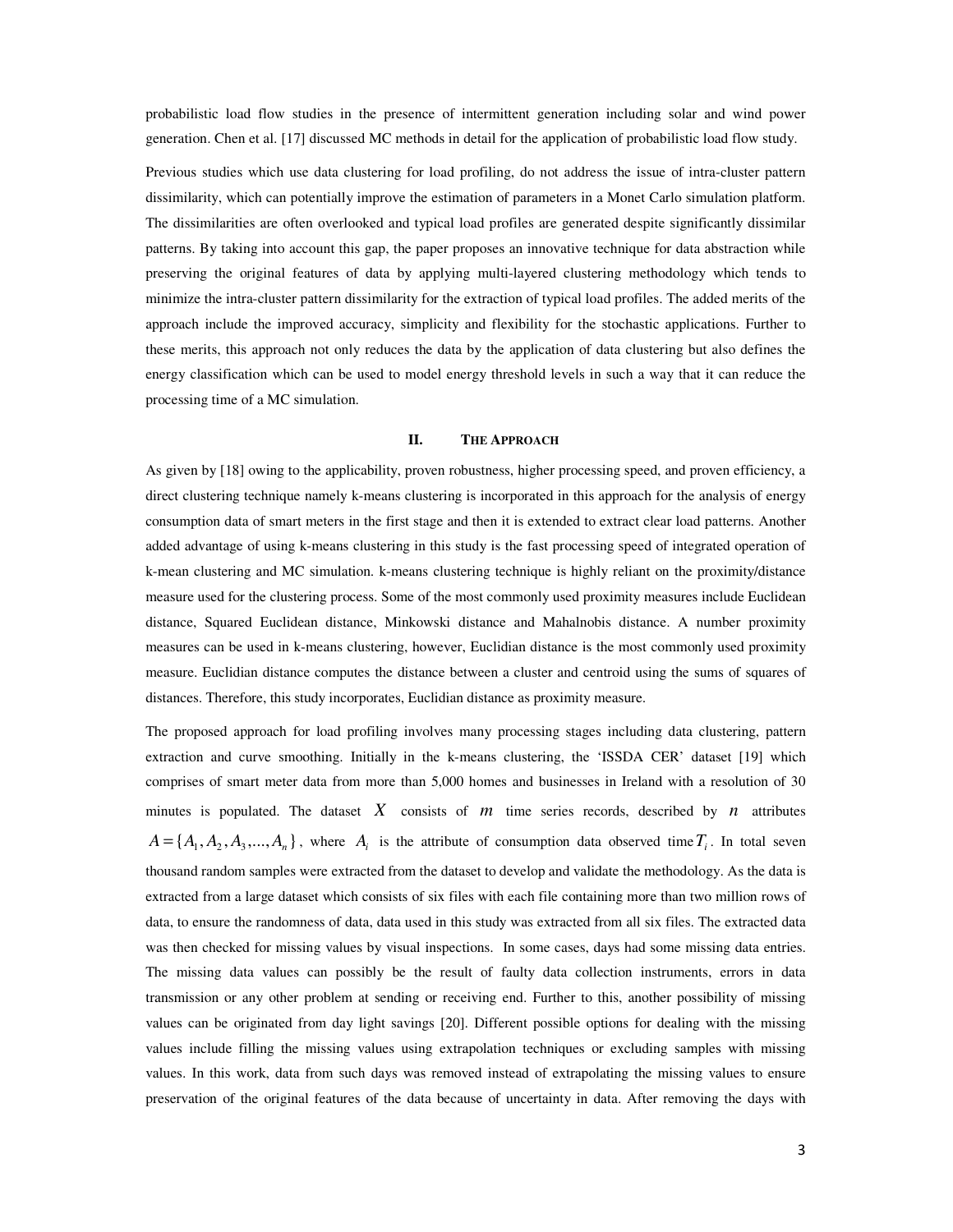missing load values, 6934 out of total 7000 half-hourly energy consumption data samples were finalized for data clustering. The finalized data samples were structured into the shape of  $p \times n$  matrix with p number of rows and n number of columns. A plot of the finalized energy consumption data i.e. 6934 samples with time of day ranging from 0-24 hours on x-axis and load in kWh/30 minutes on y-axis is shown below in Fig. 1.



*Fig. 1. Energy consumption patterns of 6934 Customers [18]*

In Fig. 1, it can be noted that a substantial amount of loads is concentrated at the region below 10 kWh [18]. Extracting specific profiles from such loads is a challenging task as to determine the energy concentrations that are at the dominant levels requires going into the in depth information of the energy consumption. For example, in this case from Fig. 1 due to higher energy concentration in the region below 10 kWh, the load below 10 kWh can easily be perceived as one cluster despite having large variations within the region [18].

To resolve such intricate data challenges this paper introduces an innovative approach. To enhance the reliability, robustness, and effectiveness of the clustering process for MC simulation applications, new approach is developed which is presented in Fig. 2. The approach consists of two parts, part (A) was developed in our previous work [18] and part (B) develops an approach to use the resultant load profiles for MC simulation applications. In this part (A) of the approach, after the data pre-processing, the smart meter data is subjected to kmeans clustering as given in steps i to vi.

Let  $X = \{x_1, x_2, x_3, \dots, x_m\}$  be the data set with *m* instances, and let  $A_1, A_2, A_3, \dots, A_k$  be the k disjoint clusters of  $X$  [18].

- i. Select *k* cluster centres randomly.
- ii. Calculate the distance between each data point and cluster centres.
- iii. Assign the data point to cluster with minimum distance to its centre
- iv. Re-compute the new centre with: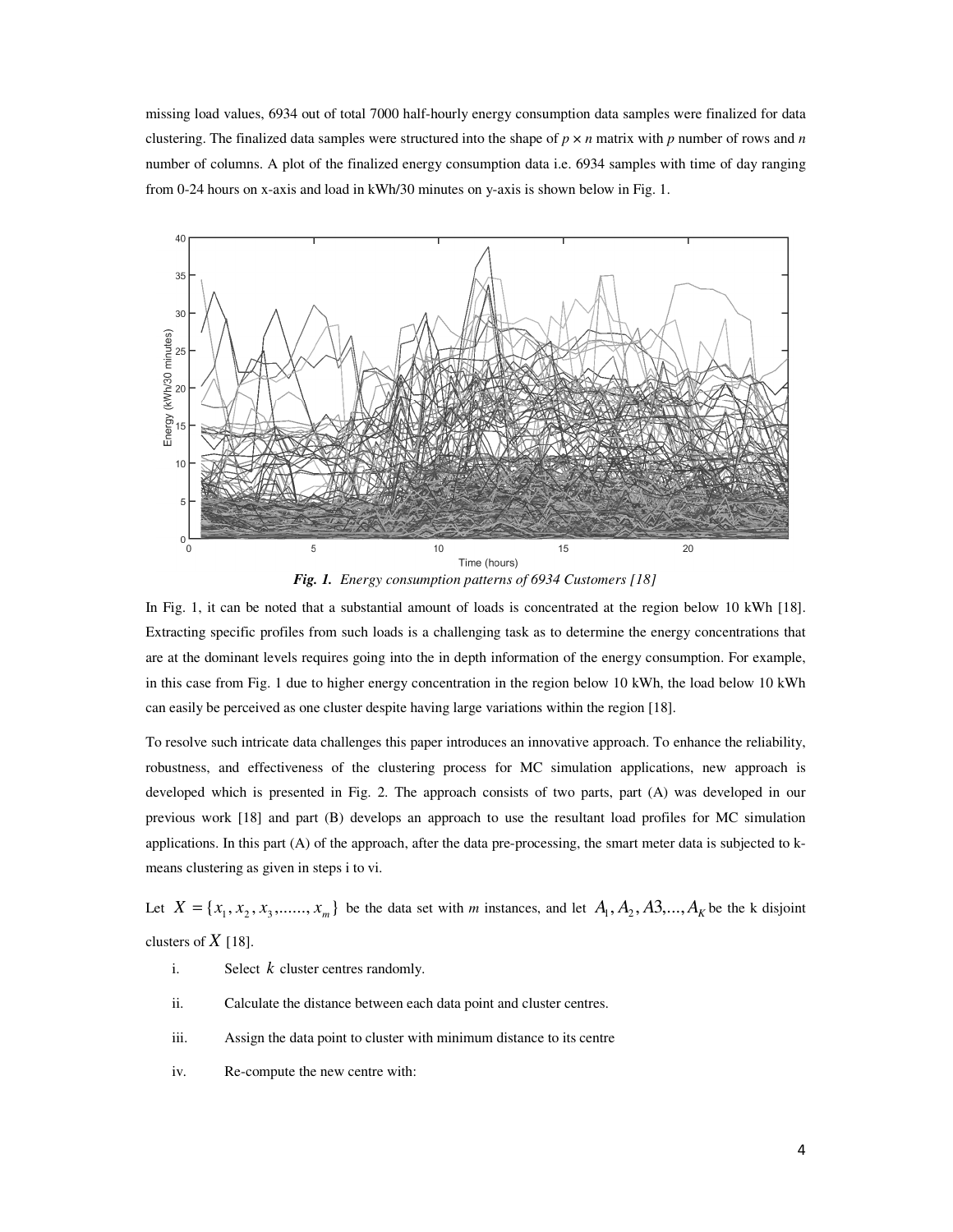$=(1/C_i)\sum_{i=1}^{C_i}$  $A_i = (1/C_i) \sum_{j=1}^{n} x_{ij}$  Where '*C<sub>i</sub>*' represents number of data points in *i*<sup>th</sup> cluster.

- v. Re-compute the distance between each data point and new cluster centres.
- vi. If any data point member changes cluster membership, repeat the procedure from iii until no change in cluster membership occurs.



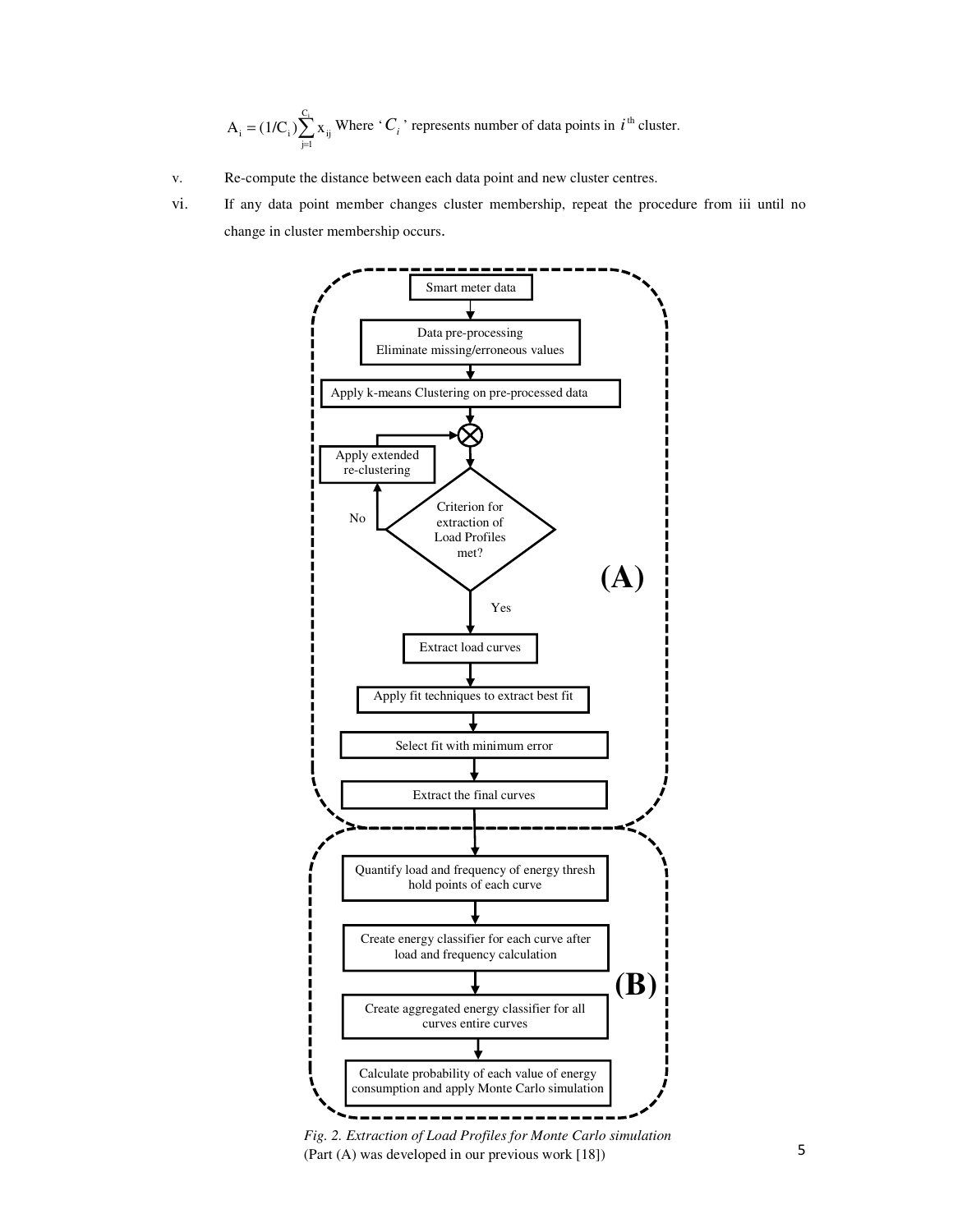Upon completion of the process, the resultant clusters are evaluated for their fitness for the extraction of typical load profiles [18]. If the intra-cluster similarities of energy consumption patterns are such that only clear energy consumption patterns with reasonably small variations from each other are allocated the same cluster, the resultant cluster is considered as decisive cluster for load profile extraction. However, if the cluster members have significant variations in their energy consumption patterns, they are applied with re-clustering procedure in order to minimize the error function [18].

The resultant clusters having higher intra-cluster pattern dissimilarity are applied with re-clustering process. This is achieved by feeding back the clusters containing dissimilar energy consumption patterns to step  $i$  of clustering process as input. Each output of the clustering and re-clustering process is checked and fed back for re-clustering until high intra-cluster energy consumption patterns similarity is obtained [18].

Arithmetic mean of the clusters with high intra-cluster pattern similarity is taken to generate a typical load profile [18]. However, the generated profile of the clusters can have substantial variations in it over the duration of curve, which dos not suit for the purpose of extraction of typical load profiles. To minimize the variations over the time duration, the resultant curves are smoothed by applying best-fit functions. Depending on the nonlinearity level of the resulting curve data, different interpolant and/or the curve fitting techniques are applied as appropriate [18]. They include interpolant and polynomial techniques including Spline interpolant, shapepreserving interpolant, and  $4^{th}$ ,  $5^{th}$ ,  $6^{th}$ ,  $7^{th}$ ,  $8^{th}$ ,  $9^{th}$  and  $10^{th}$  degree polynomial. In this way, to avoid over-fit or under-fit, different interpolant and degrees of polynomials are applied on different curves for the curve fitting after detailed analysis. To ensure the accuracy of the fitted curve i.e. best-fit curve, after contemplation of different possibilities, the curve with minimum error was obtained. The fitting process is carried out for all the curves obtained from final clustered and final re-clustered data.

The typical load curves extracted using the above approach can be used for load modelling, load flow analysis or power system applications which may incorporate MC simulation platform. However, one of complexities of MC simulation is considerable processing time which can be reduced by classifying the energy threshold levels from the typical load profiles. In this approach, to transcribe the load curve into energy threshold classifier, the extraction of energy consumption values from energy demand curves is done by linearly best fitting the nonlinear profiles in such a way that the entire profile is represented with linear set of profiles.

The energy classification process for quantification of the magnitude and frequency of the load at energy threshold points is shown in Figure 3. In the first part of the process, the individual profile is linearized by linearly best fitting the profiles in such a way that entire profile is represented with linear set of profiles. From the linearized profiles, magnitude and frequency of the energy threshold points are extracted in the third step of the process. Finally the energy classifiers are defined which carry the information of the magnitude of load, frequency and classification number according to the individual profile.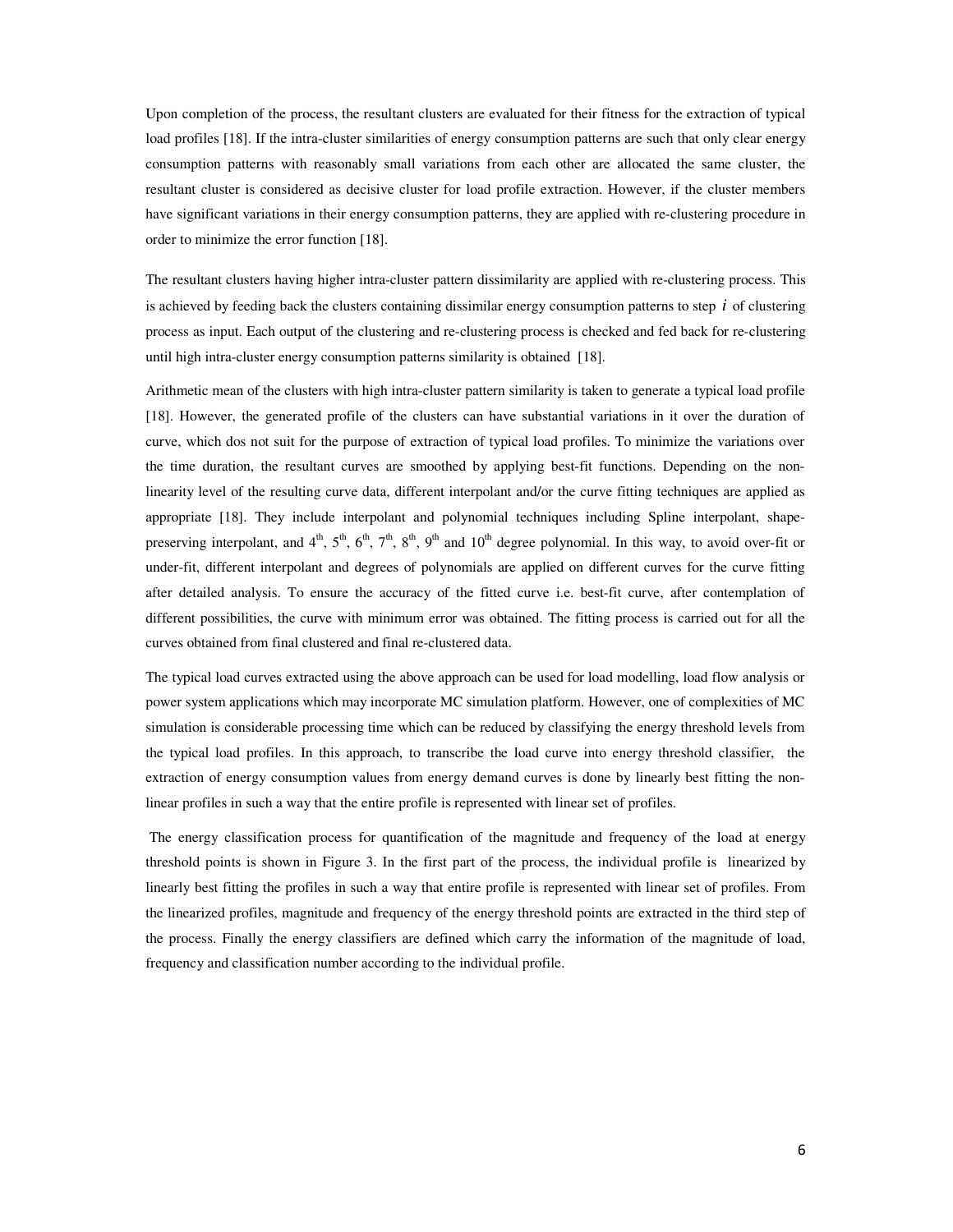

*Fig. 3. Energy classification process* 

The same procedure is adopted for all load curves to classify the energy. Upon completion of the individual energy classification, the individual energy classifiers are aggregated to generate a single energy classifier, which retains the magnitude of load and facilitates to use MC simulation applications.

## **III. NUMERICAL APPLICATIONS**

This section delineates the application of clustering and extraction of load profiles and making the pathways for MC simulation applications. K-means clustering was applied for the entire data population resulted through the data pre-processing discussed in section II. The k-means clustering faces a challenge of selection of the initial number of clusters (k) which are user defined. The selection of initial number of clusters has a significant impact on final clustering solution. Different indices/criteria are given in the literature to estimate the number of clusters such as Calinski–Harabasz Index, Gap Statistic, Silhouette Coefficient and many more [21]. Two different most commonly used techniques namely CalinskiHarabasz and silhouette were used to evaluate the optimal number of clusters. However, it was observed that the optimal number of clusters given by these techniques did not satisfy the intra-cluster energy consumption pattern similarity. Therefore, final number of clusters i.e. 'k' was decided through visual analysis. Using visual analysis, different initial numbers of 'k' were tested ranging from 2 and up to 20 to ascertain the appropriate number for k [18]. It was observed from the clustering process, that after six clusters with the increase of k, despite having higher intra-cluster similarity of energy consumption patterns, the clusters with lower number of members were more sensitive for change in membership as compared to the clusters with higher memberships and dissimilarity[18]. Therefore, after careful deliberation, it was assessed that for initial clustering, six clusters was the appropriate initial 'k' for this particular case. After clustering the total population of consumers, the cluster membership achieved with six initial clusters is shown in Table I.

**Table I** Cluster membership details [18]

| Cluster No. | <b>No. of Members</b> | <b>Total number of energy</b><br>consumers in % |
|-------------|-----------------------|-------------------------------------------------|
|             | 5546                  | 79.98                                           |
|             | 10                    | 0.14                                            |
|             | 88                    | 1.27                                            |
|             | 13                    | 0.19                                            |
|             | 1244                  | 17.94                                           |
|             | 33                    | 0.48                                            |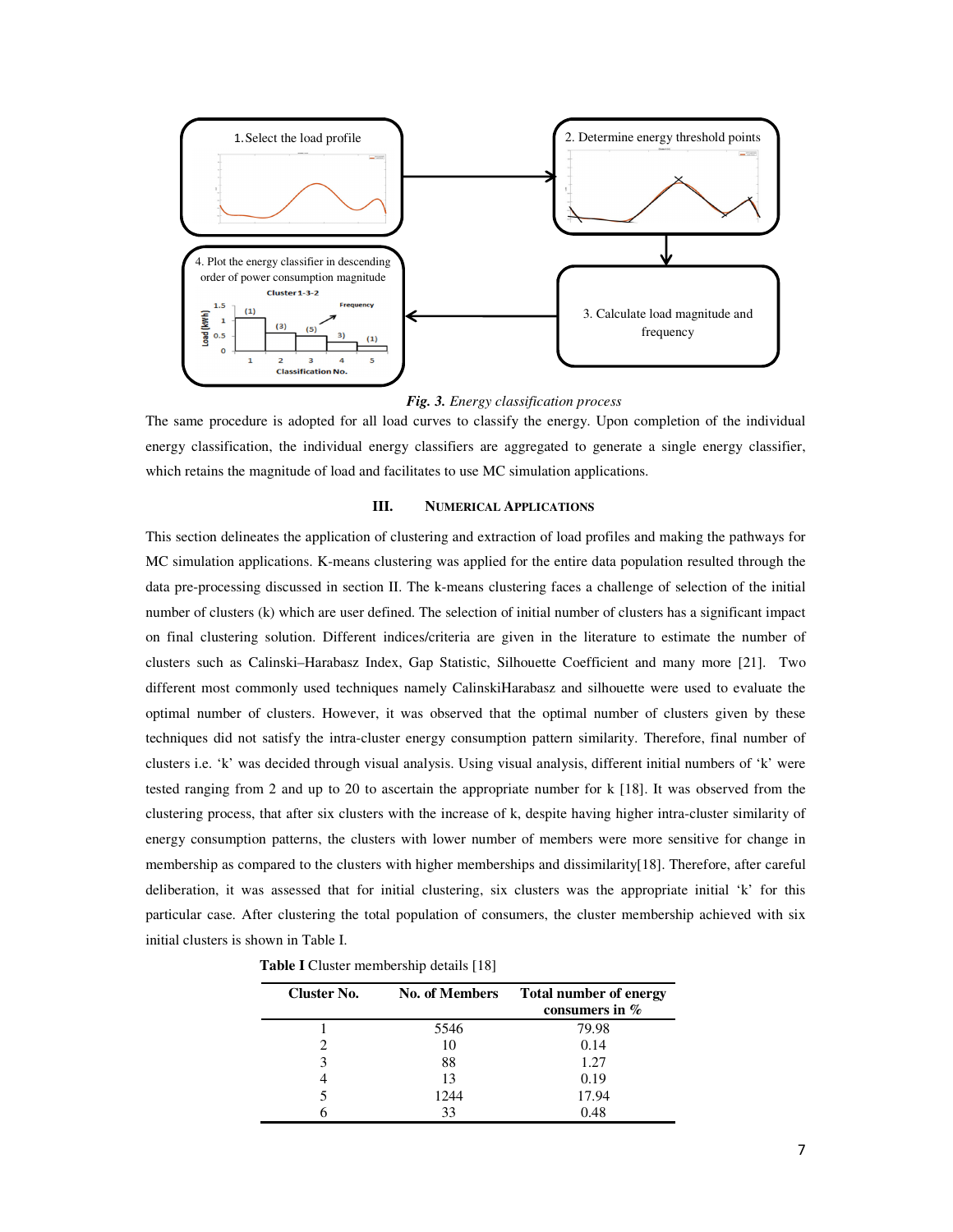It was observed that out of these six clusters, only two clusters showed clear energy consumption patterns and rest of the clusters had significantly large differences between the consumption patterns. Therefore, the four uncertain clusters out of six were deemed as not being suitable for load profile extraction. The typical k-means clustering approach adopted for load profile extraction would have suggested extracting the energy consumption patterns considering these clusters as final clustering solution. However, in the extended k-means clustering approach, the clusters with significantly dissimilar energy consumption patterns are fed back individually for clustering. The same procedure is adopted for each output if it carries significantly dissimilar patterns until the process produced clearly and identifiable energy consumption patterns.

The final resultant output clusters contain the energy consumption data of all members with significantly similar energy consumption patterns. This data is then utilized to generate a single profile which is referred as a typical load profile/curve of the cluster. Different interpolation and curve fitting techniques are applied on these typical load curves to get the best fit curve which is considered as the load profile that is fully smoothed. Some profiles with low number of consumers were not subjected to interpolation because of higher energy loss. Some of the extracted load curves are given in Fig. 4.



8 *Fig. 4. Cluster load profiles (Horizontal axis gives time of the day in hours and vertical axis gives kWh/30 mins load of smart meter consumers [18])*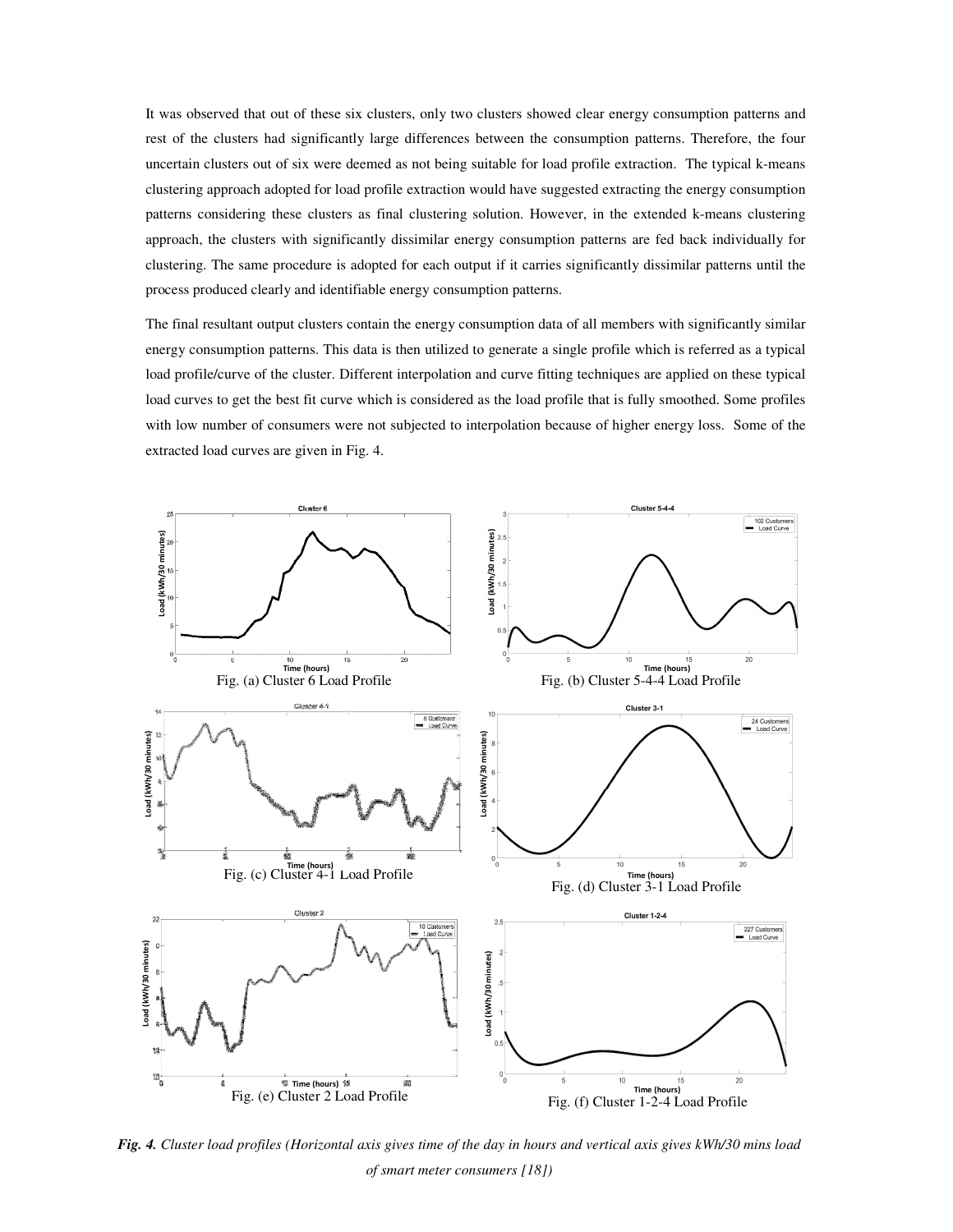From the resultant clusters of entire analysis and re-clustering process it was evident that the cluster number 2, 4, 5 and 6 consisted of member with relatively higher energy levels [18]. Cluster 1 and 5 had to be re-clustered further to achieve the load profiles that can be used in MC simulation applications. Fig. 5 shows the load profiles generated for entire population of the consumers containing time duration from 0-24 hours on x-axis and load on y-axis.



*Fig. 5. Load Profiles for all Clusters given in a (13x8) matrix form* 

*(Horizontal axis gives time of the day and vertical axis gives kWh/30 mins energy of smart meter consumers [18])*

Table II gives the overview of the energy distribution with average percentage load for initial six clusters. From the Table II [18] it is clear that cluster 1 with almost 80% of the total population of consumers, consumes less than 46% of total energy and the rest of the energy, i.e. 54% of energy is consumed by only 20% of the consumers [18].

**Table II** Overall load distribution in Clusters [18]

|                | Cluster 1 Cluster 2 Cluster 3 Cluster 4 Cluster 5 Cluster 6 |          |       |              |  |
|----------------|-------------------------------------------------------------|----------|-------|--------------|--|
| 45.72\% 4.18\% |                                                             | $9.99\%$ | 3.32% | 29.44% 7.34% |  |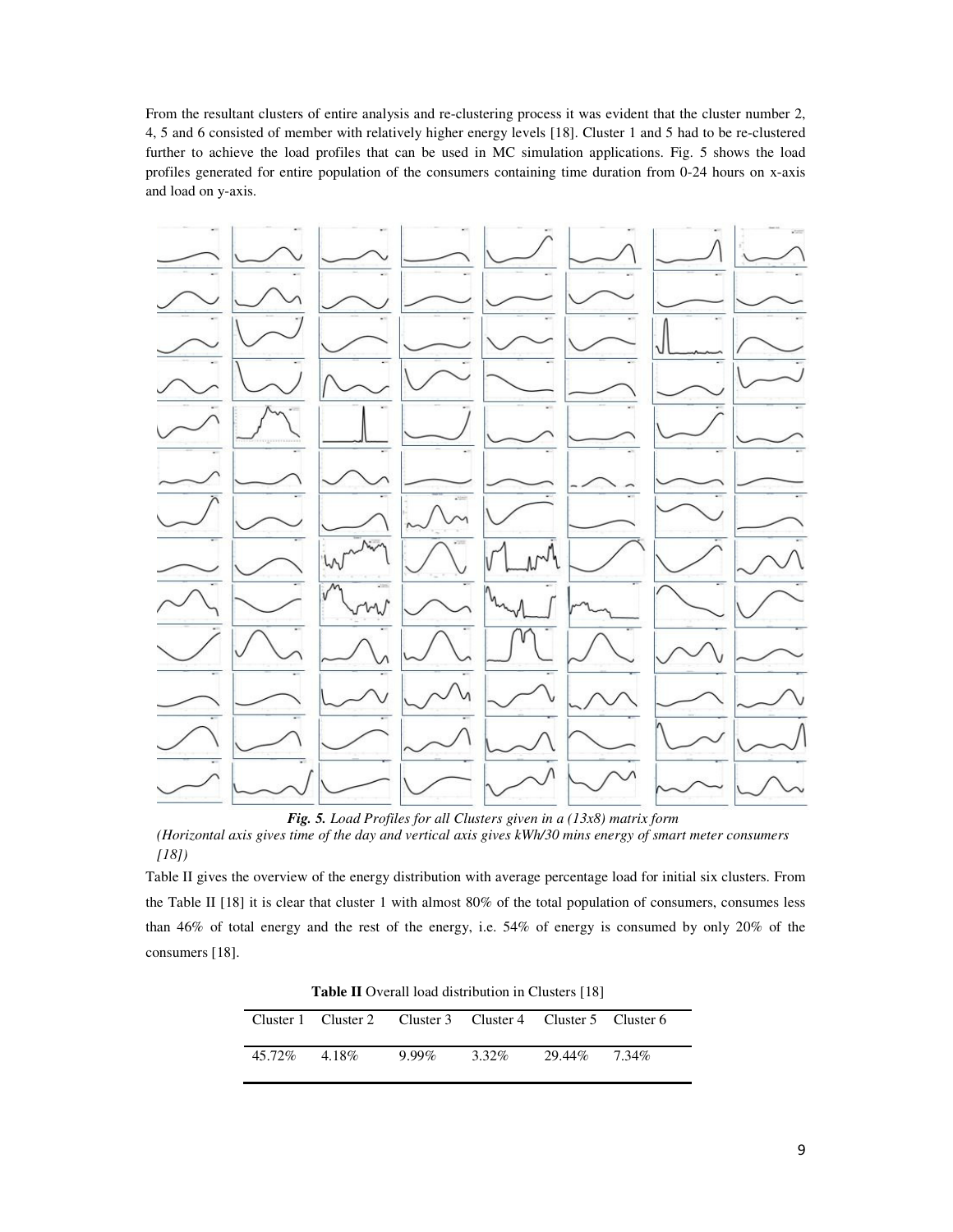Using the proposed approach consumers with different loads can be segregated easily and this enables the utility to locate such customers for the inclusion of different programs for load control, including demand side management. Customers in cluster 5 which have less than 20% members of entire population, on average constitute nearly 30% of total energy consumption. Further, the less than 2% of total population which is comprised by clusters 2, 3, 4 and 6, on average constitute almost 25 % of total system load [18]. The clusters with low membership did not require much of re-clustering and load profiles were extracted from them without going into deeper levels of re-clustering.

As for representation of the final load profiles, best fit functions were used, to check the accuracy of the methodology adopted to develop curves, calculations of energy captured by the generated curves were analysed and are given in Table III [18].

|                | $%$ Energy  | $%$ Energy | % Energy    | % Energy    | $%$ Energy<br>Captured at |  |  |  |
|----------------|-------------|------------|-------------|-------------|---------------------------|--|--|--|
| Cluster        | Captured at | Captured   | Captured at | Captured at |                           |  |  |  |
|                | 01:00       | at $05:30$ | 10:30       | 15:30       | 20:30                     |  |  |  |
| C <sub>1</sub> | $+26$       | $+27$      | $+03.4$     | $+33.1$     | $+15.1$                   |  |  |  |
| C2             | $-1.5$      | $+06$      | $+01.6$     | $+0.6$      | $+01.1$                   |  |  |  |
| C <sub>3</sub> | $+07$       | $-5.3$     | $-8.4$      | $+07.3$     | $+03.1$                   |  |  |  |
| C <sub>4</sub> | $-21.4$     | $-0.02$    | $-16.5$     | $-1.7$      | $+11.8$                   |  |  |  |
| C <sub>5</sub> | $+16.1$     | $-1.6$     | $-10.1$     | $+2.6$      | $+06$                     |  |  |  |
| C <sub>6</sub> | $+06.2$     | $+02.1$    | $-4.8$      | $+03.8$     | $+17.8$                   |  |  |  |

**Table III** % variation of the resulting profile from the actual profile at different times [18]

From Table III, energy calculations at five different time slots suggest that cluster membership has a significant effect on the percentage of energy captured. Clusters with higher number of member tend to show positive variance and on the other hand negative or minimal variance is shown by clusters with lower number of members. Further to this, during the process of curve smoothing, significant deviations from original curves were observed at the starting and ending points of the clusters consisting of small number of members.A degree of accuracy can be achieved in the fitting process by choosing the correct fitting polynomial but it cannot eliminate the deviations entirely. It can be observed from the calculations that the captured energy varies significantly in most cases at the starting point and ending point of the curve. Therefore, it was assumed that clusters with very low number of members, should not be normalized with the best-fit function despite the higher variations in the curve for this particular case [18].

According to the results in Table III, the energy capture calculation of the initial individual clusters as compared to the total energy of system showed that in the process of generating the load profiles using the proposed approach, the approximation taken has resulted a lower loss from the original profiles [18]. Thus, the results evidence the robustness of the proposed approach while reducing the complexity in the energy demand profiles and to making the pathway suitable for MC simulation applications. Transformation of thousands of load curves given in the Fig. 1 into to a few given in Fig. 5 provides the network operator more flexibility for analysing individual consumers' load patterns.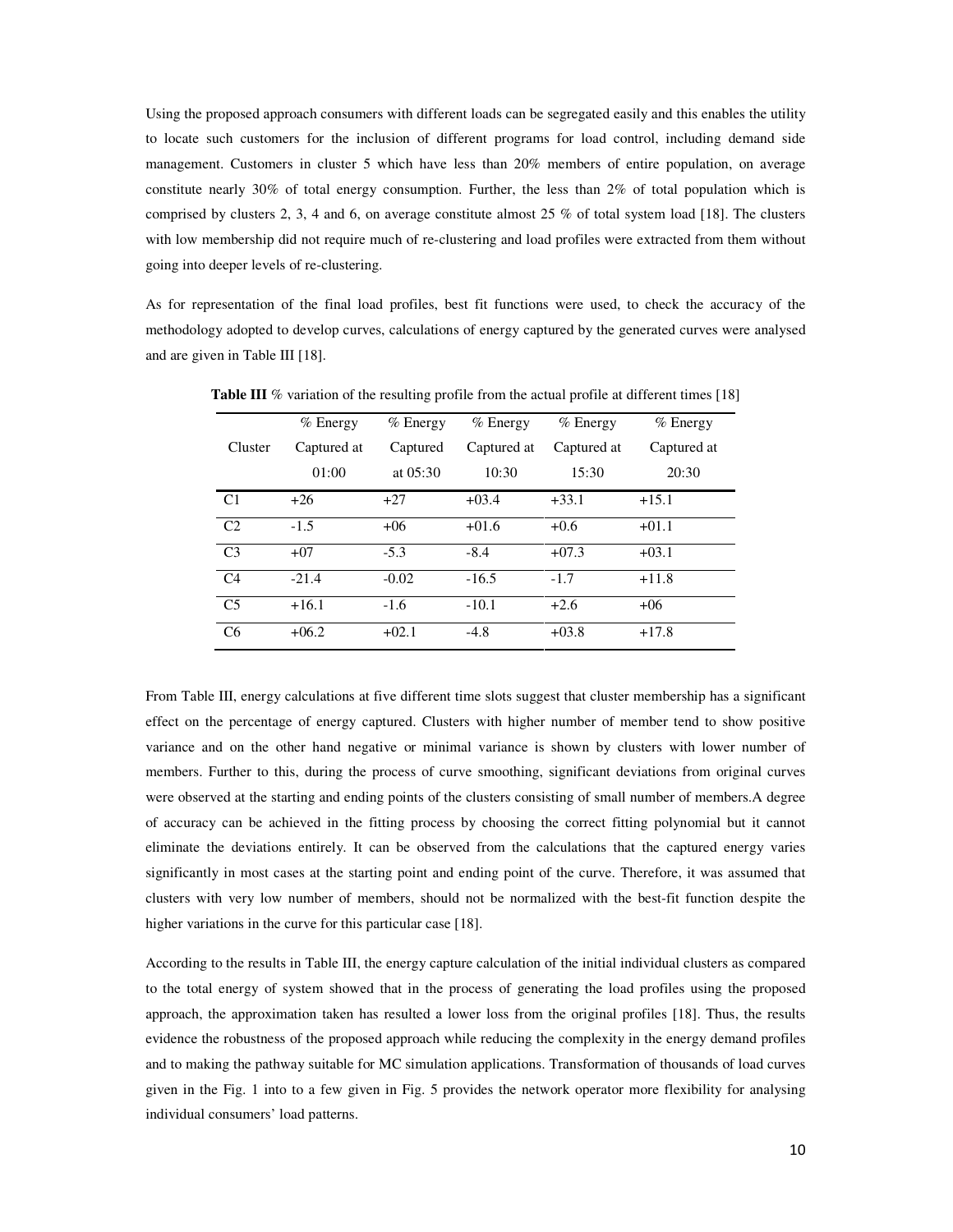To study impact of consumers' load on a smart power system environment using MC simulation, the extracted curves are processed with the steps in the proposed energy classification approach given in Section II. Once the energy classification is obtained for all the profiles, an aggregated energy classifier is designed by aggregating all the energy classifications of profiles and then arranging them according to descending order of their probabilities of occurrences for the convenience of the presentation. Fig. 6 shows the resultant energy classifier.



*Fig.6. Energy Classification for entire population of Consumers* 

This classification of energy gives the values of energy threshold points. Values of these energy threshold points can be used for MC simulation applications. The frequency of occurrence of each value of the power consumption can be used to calculate its probability of occurrence. This can be achieved by dividing individual frequency of a specific power value by aggregated frequency of entire classifications. Fig. 7 gives the probability of occurrence of each sample.



*Fig. 7. Probability of occurrence of each sample* 

The classification number, calculated values of power consumption and frequency are given in Table IV.

In order to show the applicability of the proposed approach for utilization of resulting profiles in MC simulation application, random sampling was applied by incorporating the probabilities of occurrences of individual load demand thresholds in the ultimate load profiles. Initially 10,000 random samples were applied and then it is increased to 20,000. The results showed almost similar probabilities for each power value as given by the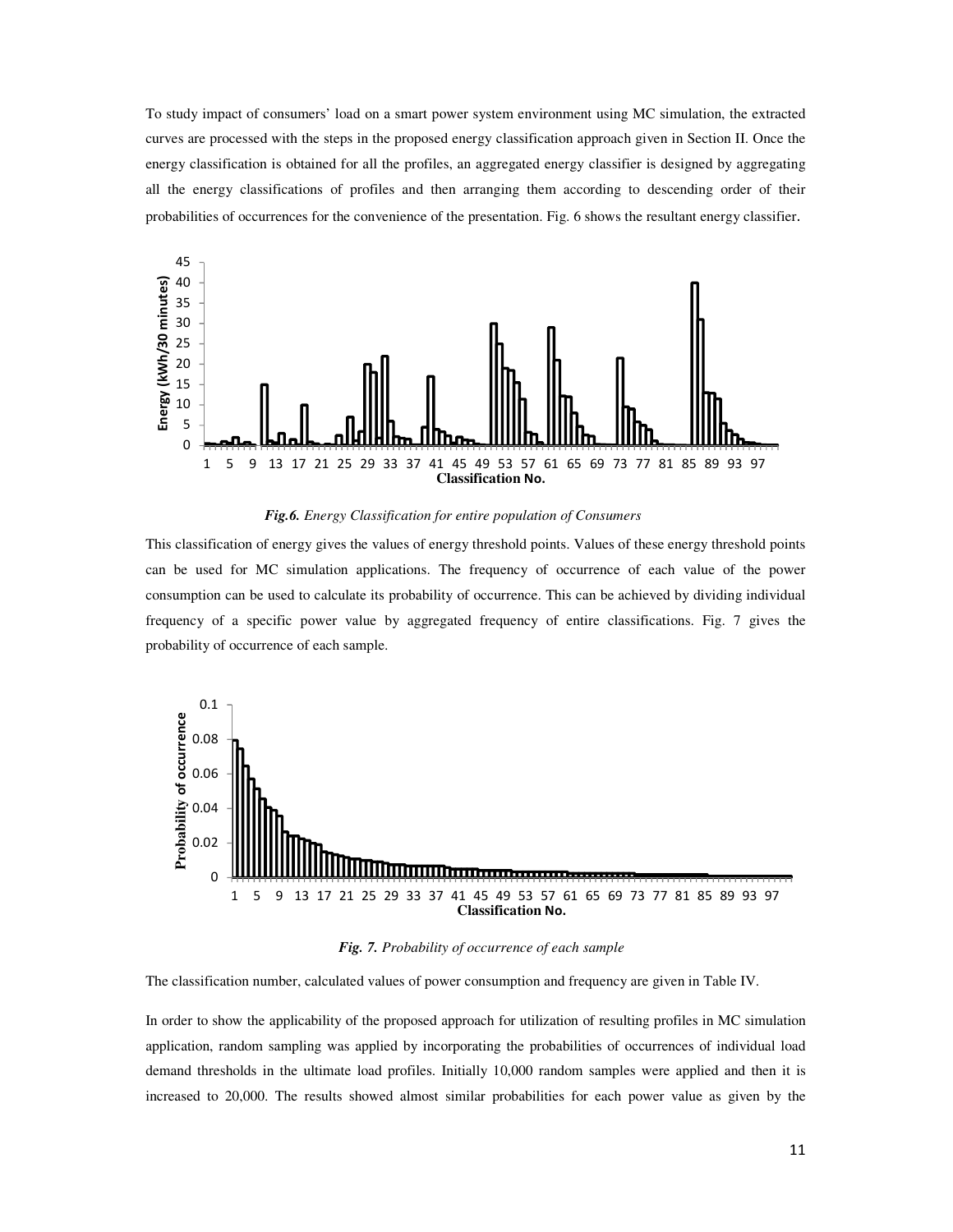**Table IV** Calculated Value of Power and Frequency

|              |       |      |                |      |                |                |     |      | $\cdots$ |       |       |      |      |      |      |      |      |       |       |      |
|--------------|-------|------|----------------|------|----------------|----------------|-----|------|----------|-------|-------|------|------|------|------|------|------|-------|-------|------|
| <b>Class</b> |       | 2    | 3              | 4    | 5              | 6              |     | 8    | 9        | 10    | 11    | 12   | 13   | 14   | 15   | 16   | 17   | 18    | 19    | 20   |
| Power        | 0.5   | 0.4  | 0.2            | 1    | 0.6            | $\overline{c}$ | 0.3 | 0.8  | 0.1      | 0     | 15    | 1.1  | 0.7  | 3    | 0.05 | 1.5  | 0.25 | 10    | 0.9   | 0.45 |
| Freq.        | 96    | 90   | 78             | 69   | 62             | 55             | 49  | 47   | 43       | 32    | 29    | 29   | 27   | 26   | 24   | 23   | 18   | 17    | 16    | 15   |
| Class.       | 21    | 22   | 23             | 24   | 25             | 26             | 27  | 28   | 29       | 30    | 31    | 32   | 33   | 34   | 35   | 36   | 37   | 38    | 39    | 40   |
| Power        | 0.032 | 0.35 | 0.15           | 2.5  | 0.12           |                | 1.2 | 3.5  | 20       | 18    | 1.9   | 22   | 6    | 2.2  | 1.8  | 1.6  | 0.22 | 0.17  | 4.5   | 17   |
| Freq.        | 14    | 13   | 13             | 12   | 12             | 11             |     | 10   | 9        | 9     | 9     | 8    | 8    | 8    | 8    | 8    | 8    | 8     |       | 6    |
| <b>Class</b> | 41    | 42   | 43             | 44   | 45             | 46             | 47  | 48   | 49       | 50    | 51    | 52   | 53   | 54   | 55   | 56   | 57   | 58    | 59    | 60   |
| Power        | 4     | 3.4  | 2.4            | 0.65 | 2.1            | 1.4            | 1.3 | 0.38 | 0.18     | 0.085 | 30    | 25   | 19   | 18.5 | 15.5 | 11.4 | 3.3  | 2.8   | 0.75  | 0.03 |
| Freq.        | 6     | 6    | 6              | 6    |                | 5              | 5   | C    |          |       | 4     | 4    | 4    | 4    | 4    | 4    | 4    | 4     | 4     |      |
| Class.       | 61    | 62   | 63             | 64   | 65             | 66             | 67  | 68   | 69       | 70    | 71    | 72   | 73   | 74   | 75   | 76   | 77   | 78    | 79    | 80   |
| Power        | 29    | 21   | 2.2            | 12   | 8              | 4.7            | 2.6 | 2.3  | 0.28     | 0.26  | 0.165 | 0.13 | 21.5 | 9.5  | 9    | 5.8  | 5    | 3.9   | 1.17  | 0.27 |
| Freq.        | 3     | 3    | 3              | 3    | 3              | 3              | 3   | 3    | 3        | 3     | 3     | 3    | 2    | 2    |      | 2    | 2    | 2     | 2     | 2    |
| Class.       | 81    | 82   | 83             | 84   | 85             | 86             | 87  | 88   | 89       | 90    | 91    | 92   | 93   | 94   | 95   | 96   | 97   | 98    | 99    | 100  |
| Power        | 0.155 | 0.14 | 0.095          | 0.07 | 0.04           | 40             | 31  | 13   | 12.9     | 11.5  | 5.5   | 3.7  | 2.7  | 1.58 | 0.78 | 0.67 | 0.37 | 0.175 | 0.135 | 0.11 |
| Freq.        | 2     | 2    | $\overline{c}$ | 2    | $\overline{c}$ |                |     |      |          |       |       |      |      |      |      |      |      |       |       |      |

originally calculated probability. Fig. 8 shows a comparison of all three probabilities. Fig. 8 depicts that the probabilities of power consumptions calculated by random sampling are almost close to the calculated probabilities. Further, it is observed that with increase in number of random samples, the difference between calculated and sampled probabilities decreases as can be seen by 10,000 and 20,000 random numbers, which is another indicator to reflect accuracy of the profiles at the convergence levels of Monte Carlo simulation.



*Fig. 8. Comparison of probabilities calculated using load profiles and random sampling*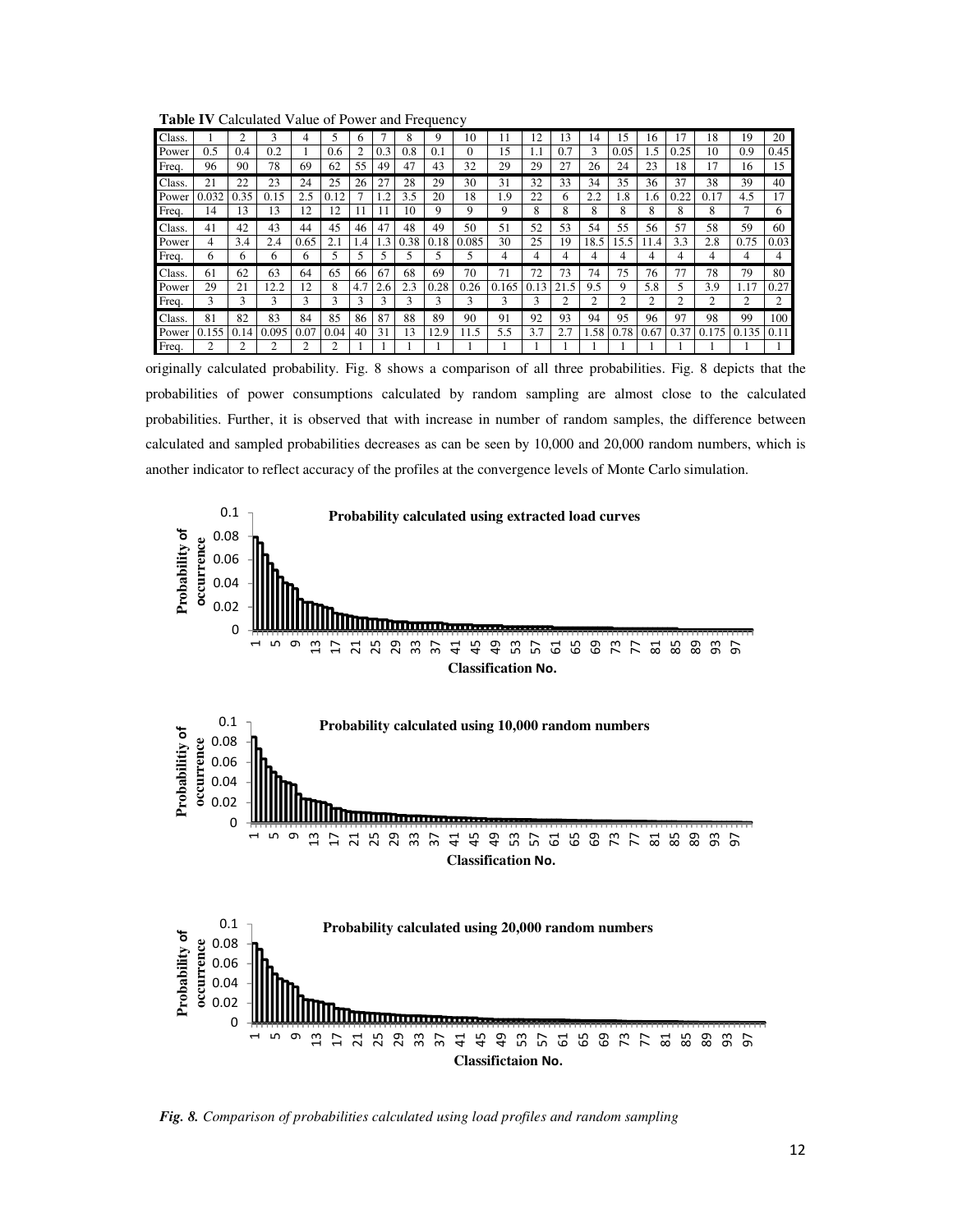## **IV. CONCLUSION**

Smart planning and operation of a power system requires a vast availability of detailed information on the system loading. Smart meters can potentially provide detailed information of energy consumptions of consumers, however analysing such data on large-scale is complex and challenging. The paper proposed an innovative approach, which abstract the large volume of data to a manageable level and classifies the energy consumption levels. It incorporates multi-layered k-means clustering to linearize complex energy-consumption patterns while ensuring a higher level of intra-cluster similarity.

Model validations proved the robustness of the approach and its extended benefits in the analysis of smart distribution networks. The paper also guides how resulting energy profiles can be used for MC simulation applications.

With the growing scales and volumes of smart meter data, the modelling power consumptions at every node in a smart power system are challenging. The proposed approach can be used as an alternative to mitigate such challenges and complexities without compromising the accuracy.

## **V. REFERENCES**

- [1] F. L. Quilumba-Gudino, "Using Advanced Metering Infrastructure Data For Smart Grid Development," 2014.
- [2] R. Baetens, R. De Coninck, L. Helsen, and D. Saelens, "The impact of load profile on the gridinteraction of building integrated photovoltaic (BIPV) systems in low-energy dwellings," *Journal of Green Building,* vol. 5, pp. 137-147, 2010.
- [3] Y. Wang, Q. Chen, C. Kang, M. Zhang, K. Wang, and Y. Zhao, "Load profiling and its application to demand response: A review," *Tsinghua Science and Technology,* vol. 20, pp. 117-129, 2015.
- [4] F. L. Quilumba, W.-J. Lee, H. Huang, D. Y. Wang, and R. L. Szabados, "Using smart meter data to improve the accuracy of intraday load forecasting considering customer behavior similarities," *Smart Grid, IEEE Transactions on,* vol. 6, pp. 911-918, 2015.
- [5] Y. Li and P. J. Wolfs, "A hybrid model for residential loads in a distribution system with high PV penetration," *Power Systems, IEEE Transactions on,* vol. 28, pp. 3372-3379, 2013.
- [6] Y.-I. Kim, J.-M. Ko, and S.-H. Choi, "Methods for generating TLPs (typical load profiles) for smart grid-based energy programs," in *Computational Intelligence Applications In Smart Grid (CIASG), 2011 IEEE Symposium on*, 2011, pp. 1-6.
- [7] I. P. Panapakidis, M. C. Alexiadis, and G. K. Papagiannis, "Enhancing the clustering process in the category model load profiling," *IET Generation, Transmission & Distribution,* vol. 9, pp. 655-665, 2015.
- [8] M. Aien, A. Hajebrahimi, and M. Fotuhi-Firuzabad, "A comprehensive review on uncertainty modeling techniques in power system studies," *Renewable and Sustainable Energy Reviews,* vol. 57, pp. 1077- 1089, 5// 2016.
- [9] W. Li, *Reliability assessment of electric power systems using Monte Carlo methods*: Springer Science & Business Media, 2013.
- [10] D. S. Kirschen, D. Jayaweera, D. P. Nedic, and R. N. Allan, "A probabilistic indicator of system stress," *IEEE Transactions on Power Systems,* vol. 19, pp. 1650-1657, 2004.
- [11] D. S. Kirschen and D. Jayaweera, "Comparison of risk-based and deterministic security assessments," *IET Generation, Transmission & Distribution,* vol. 1, pp. 527-533, 2007.
- [12] D. Jayaweera, G. Burt, and J. R. McDonald, "Customer Security Assessment in Distribution Networks With High Penetration of Wind Power," *IEEE Transactions on Power Systems,* vol. 22, pp. 1360-1368, 2007.
- [13] D. Jayaweera and S. Islam, "Steady-state security in distribution networks with large wind farms," *Journal of Modern Power Systems and Clean Energy,* vol. 2, pp. 134-142, 2014.
- [14] D. Jayaweera and S. Islam, "Security of Energy Supply With Change in Weather Conditions and Dynamic Thermal Limits," *IEEE Transactions on Smart Grid,* vol. 5, pp. 2246-2254, 2014.
- [15] D. Jayaweera, "Security Enhancement With Nodal Criticality-Based Integration of Strategic Micro Grids," *IEEE Transactions on Power Systems,* vol. 30, pp. 337-345, 2015.